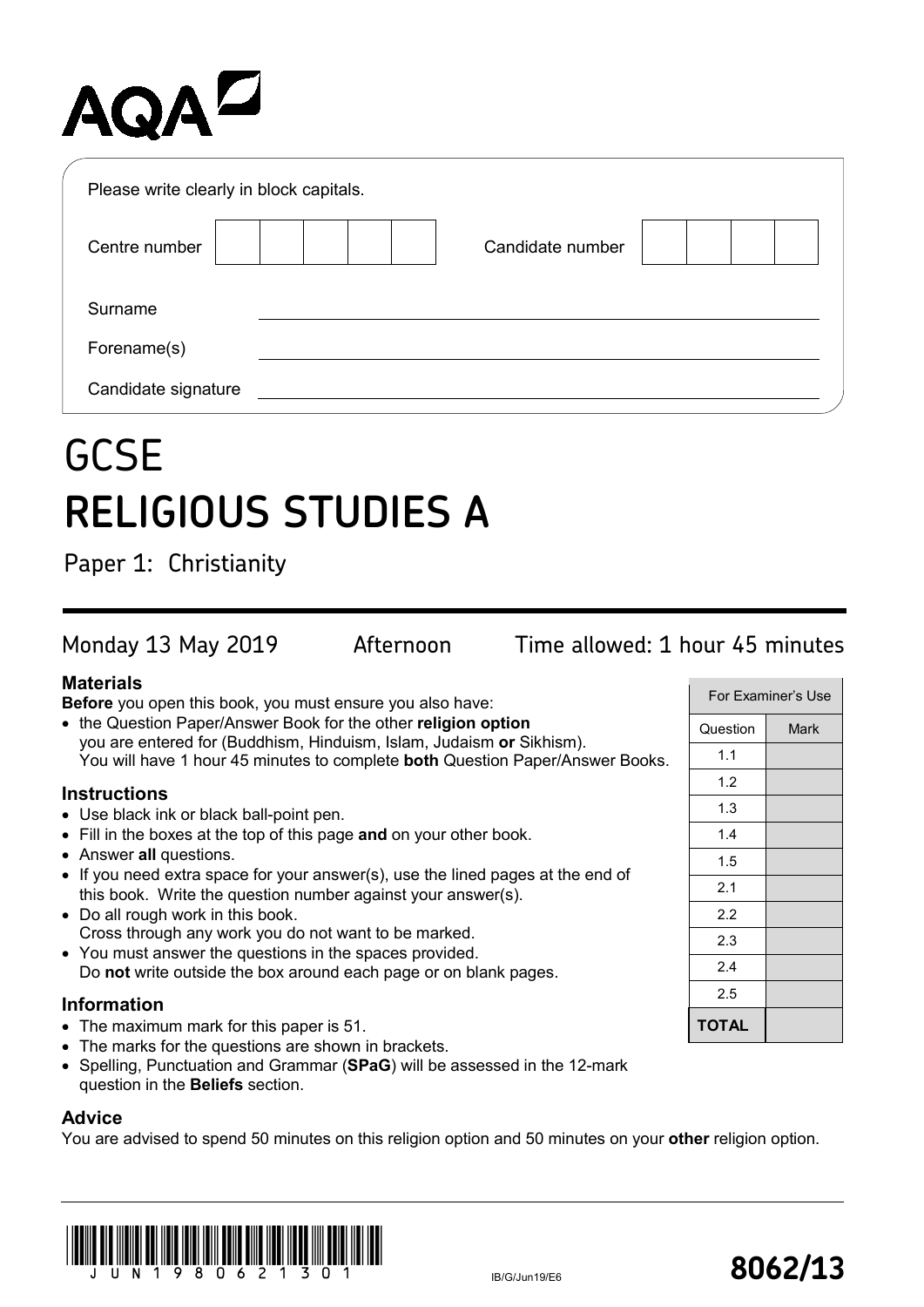| $\mathbf 1$<br>$\mathbf 0$                 | <b>Christianity: Beliefs</b>                                                                                                            | Do not write<br>outside the<br>box |
|--------------------------------------------|-----------------------------------------------------------------------------------------------------------------------------------------|------------------------------------|
| $\mathbf 0$<br>$\mathbf 1$<br>$\mathbf 1$  | Which one of the following is not a means of salvation?<br>[1 mark]<br>Put a tick $(\checkmark)$ in the box next to the correct answer. |                                    |
|                                            | A<br>Law                                                                                                                                |                                    |
|                                            | Grace<br>B                                                                                                                              |                                    |
|                                            | $\mathbf c$<br>Sin<br>Spirit<br>D                                                                                                       |                                    |
|                                            | Give two Christian beliefs about Jesus' Ascension.                                                                                      | 1                                  |
| $\mathbf{2}$<br>$\mathbf 0$<br>$\mathbf 1$ | [2 marks]<br>1                                                                                                                          |                                    |
|                                            |                                                                                                                                         |                                    |
|                                            |                                                                                                                                         | $\mathbf{2}$                       |
|                                            |                                                                                                                                         |                                    |
|                                            |                                                                                                                                         |                                    |
|                                            |                                                                                                                                         |                                    |
|                                            |                                                                                                                                         |                                    |
|                                            |                                                                                                                                         |                                    |
|                                            |                                                                                                                                         |                                    |

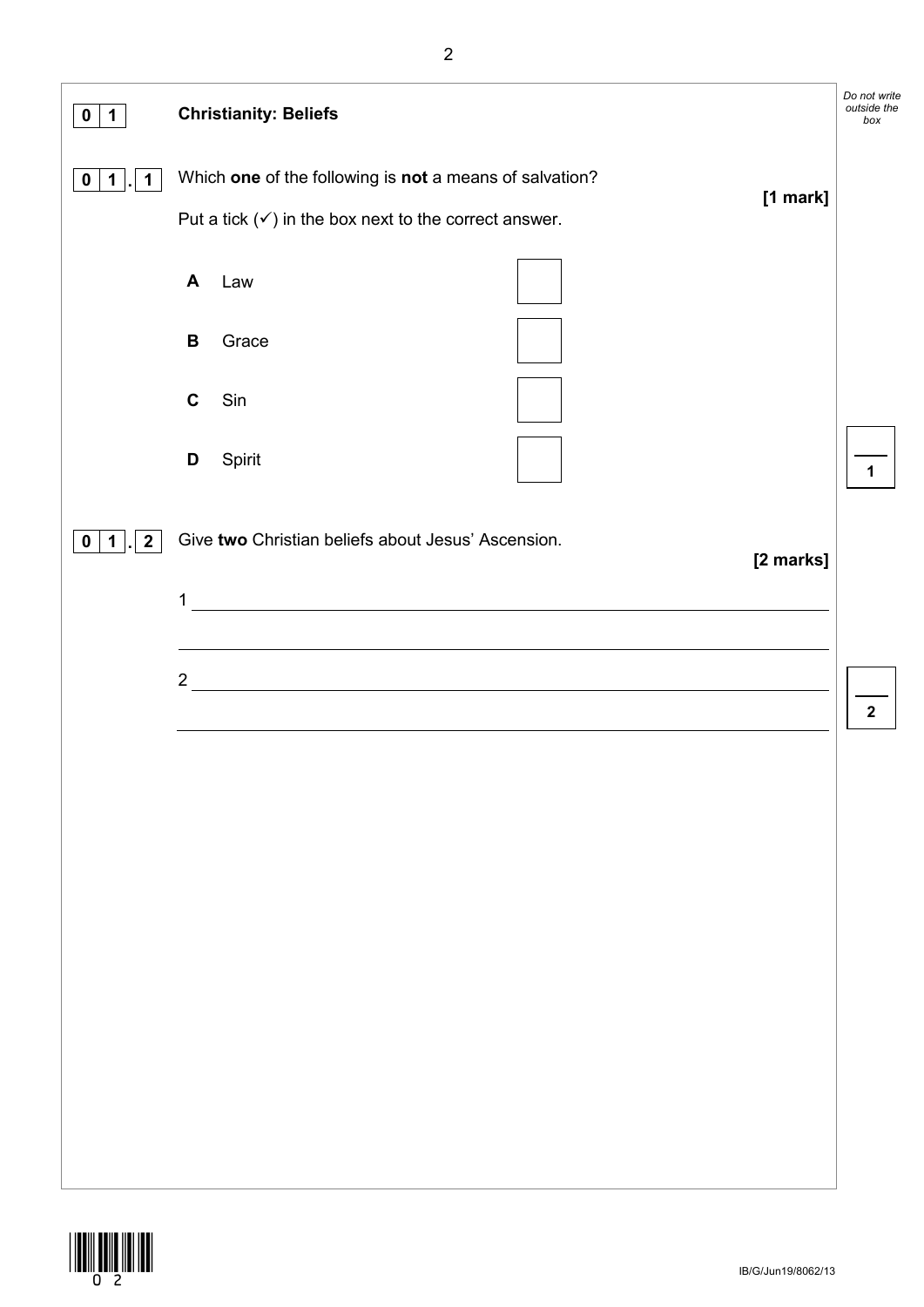| $\mathbf{3}$<br>$\bf{0}$<br>1.                            | Explain two ways in which belief in the Trinity influences Christians today.                                                                  | [4 marks] | Do not write<br>outside the<br>box |
|-----------------------------------------------------------|-----------------------------------------------------------------------------------------------------------------------------------------------|-----------|------------------------------------|
|                                                           |                                                                                                                                               |           |                                    |
|                                                           |                                                                                                                                               |           |                                    |
|                                                           |                                                                                                                                               |           |                                    |
|                                                           |                                                                                                                                               |           | 4                                  |
| $\overline{\mathbf{4}}$<br>$\mathbf 0$<br>$1 \mid$<br>- 1 | Explain two Christian beliefs about the causes of sin.<br>Refer to sacred writings or another source of Christian belief and teaching in your |           |                                    |
|                                                           | answer.                                                                                                                                       | [5 marks] |                                    |
|                                                           |                                                                                                                                               |           |                                    |
|                                                           |                                                                                                                                               |           |                                    |
|                                                           |                                                                                                                                               |           |                                    |
|                                                           |                                                                                                                                               |           |                                    |
|                                                           |                                                                                                                                               |           |                                    |

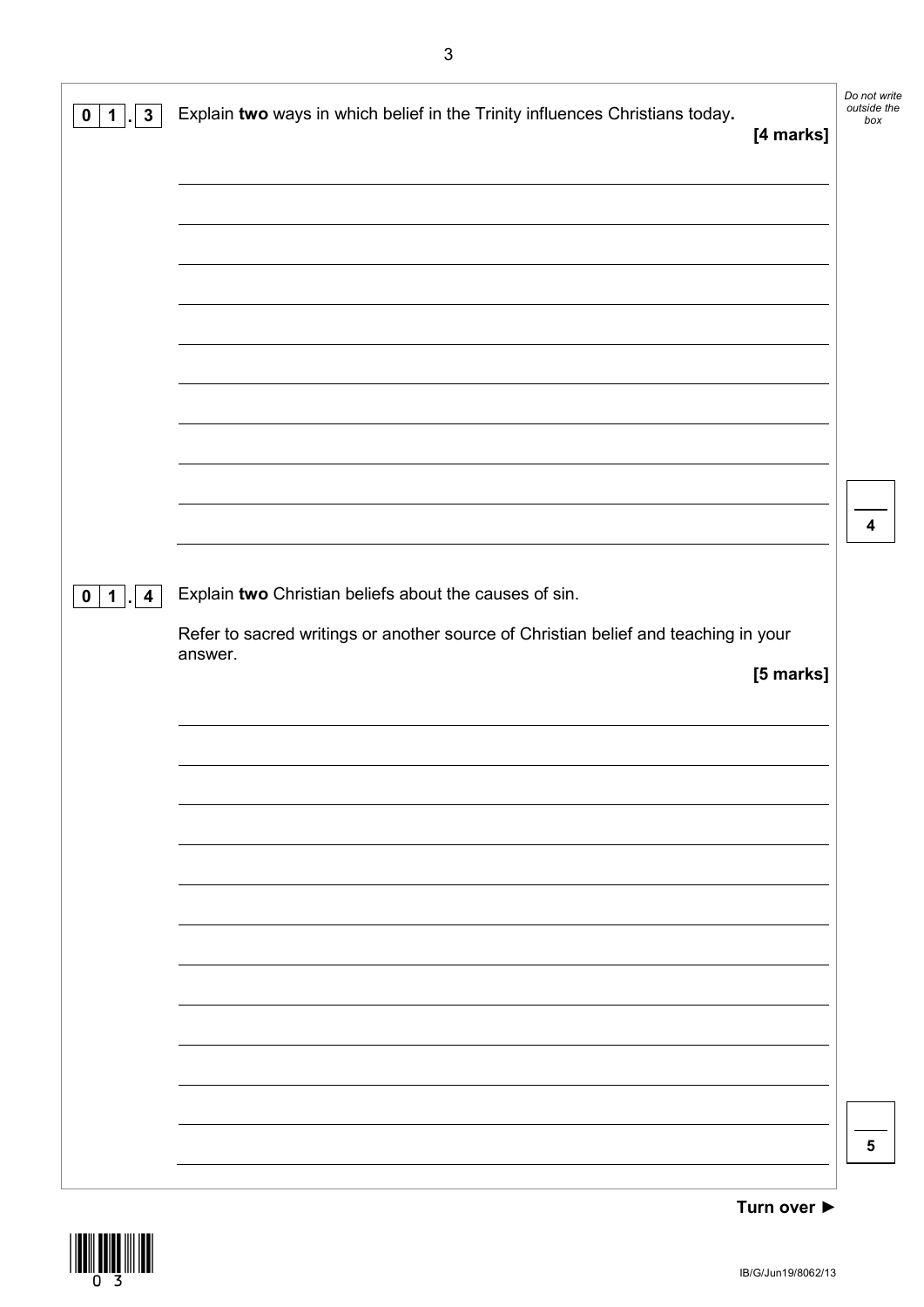| $5\phantom{.0}$<br>0<br>1 | 'God cannot be loving because people suffer.'                                                                                                                                                                           | Do not write<br>outside the<br>box |
|---------------------------|-------------------------------------------------------------------------------------------------------------------------------------------------------------------------------------------------------------------------|------------------------------------|
|                           | Evaluate this statement.                                                                                                                                                                                                |                                    |
|                           | In your answer you should:<br>• refer to Christian teaching<br>• give reasoned arguments to support this statement<br>• give reasoned arguments to support a different point of view<br>• reach a justified conclusion. |                                    |
|                           | [12 marks]                                                                                                                                                                                                              |                                    |
|                           | [SPaG 3 marks]                                                                                                                                                                                                          |                                    |
|                           |                                                                                                                                                                                                                         |                                    |
|                           |                                                                                                                                                                                                                         |                                    |
|                           |                                                                                                                                                                                                                         |                                    |
|                           |                                                                                                                                                                                                                         |                                    |
|                           |                                                                                                                                                                                                                         |                                    |
|                           |                                                                                                                                                                                                                         |                                    |
|                           |                                                                                                                                                                                                                         |                                    |
|                           |                                                                                                                                                                                                                         |                                    |
|                           |                                                                                                                                                                                                                         |                                    |
|                           |                                                                                                                                                                                                                         |                                    |
|                           |                                                                                                                                                                                                                         |                                    |
|                           |                                                                                                                                                                                                                         |                                    |
|                           |                                                                                                                                                                                                                         |                                    |
|                           |                                                                                                                                                                                                                         |                                    |
|                           |                                                                                                                                                                                                                         |                                    |
|                           |                                                                                                                                                                                                                         |                                    |
|                           |                                                                                                                                                                                                                         |                                    |
|                           |                                                                                                                                                                                                                         |                                    |
|                           |                                                                                                                                                                                                                         |                                    |
|                           |                                                                                                                                                                                                                         |                                    |
|                           |                                                                                                                                                                                                                         |                                    |
|                           |                                                                                                                                                                                                                         |                                    |
|                           |                                                                                                                                                                                                                         |                                    |
|                           |                                                                                                                                                                                                                         |                                    |

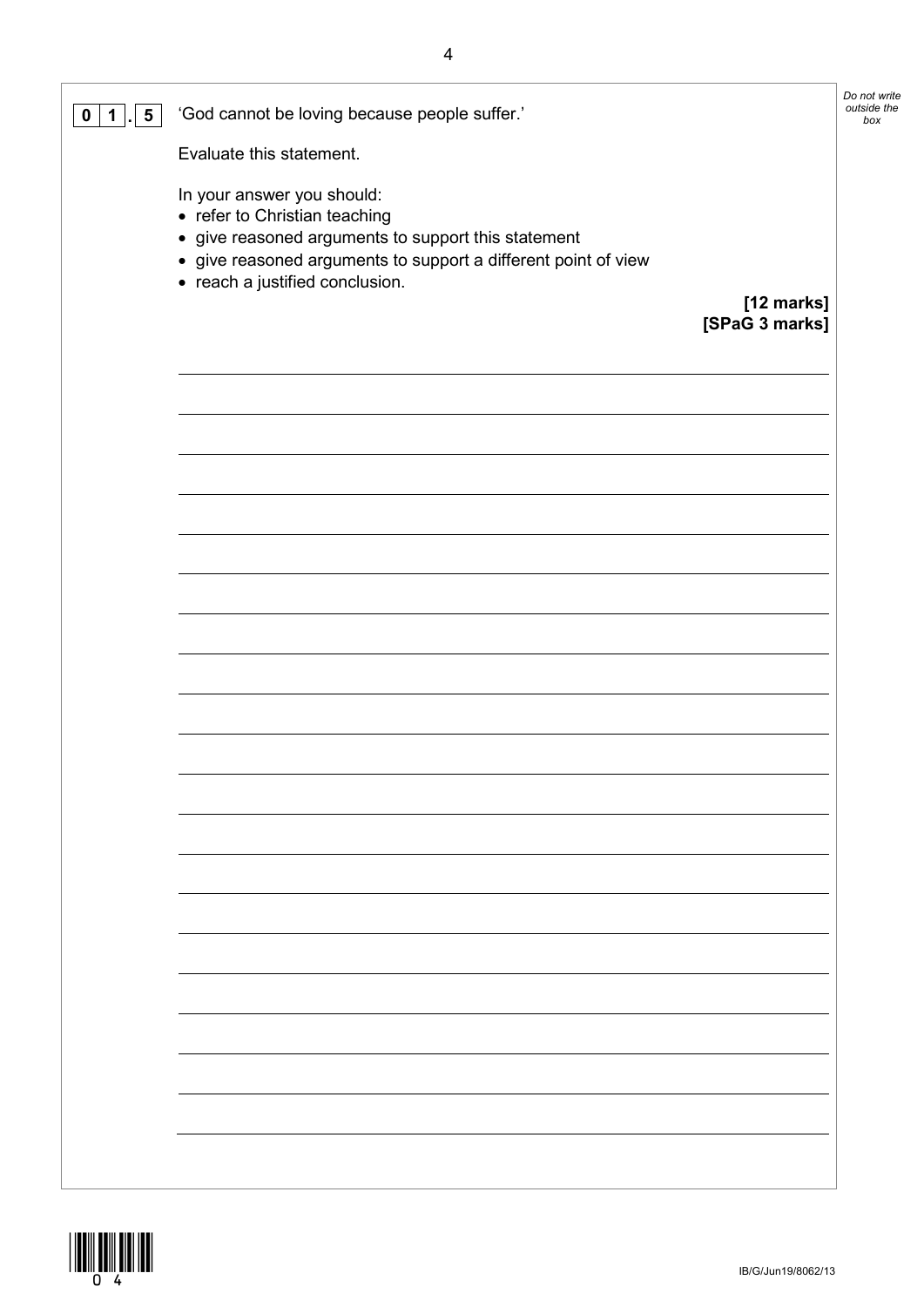

**Turn over ►**

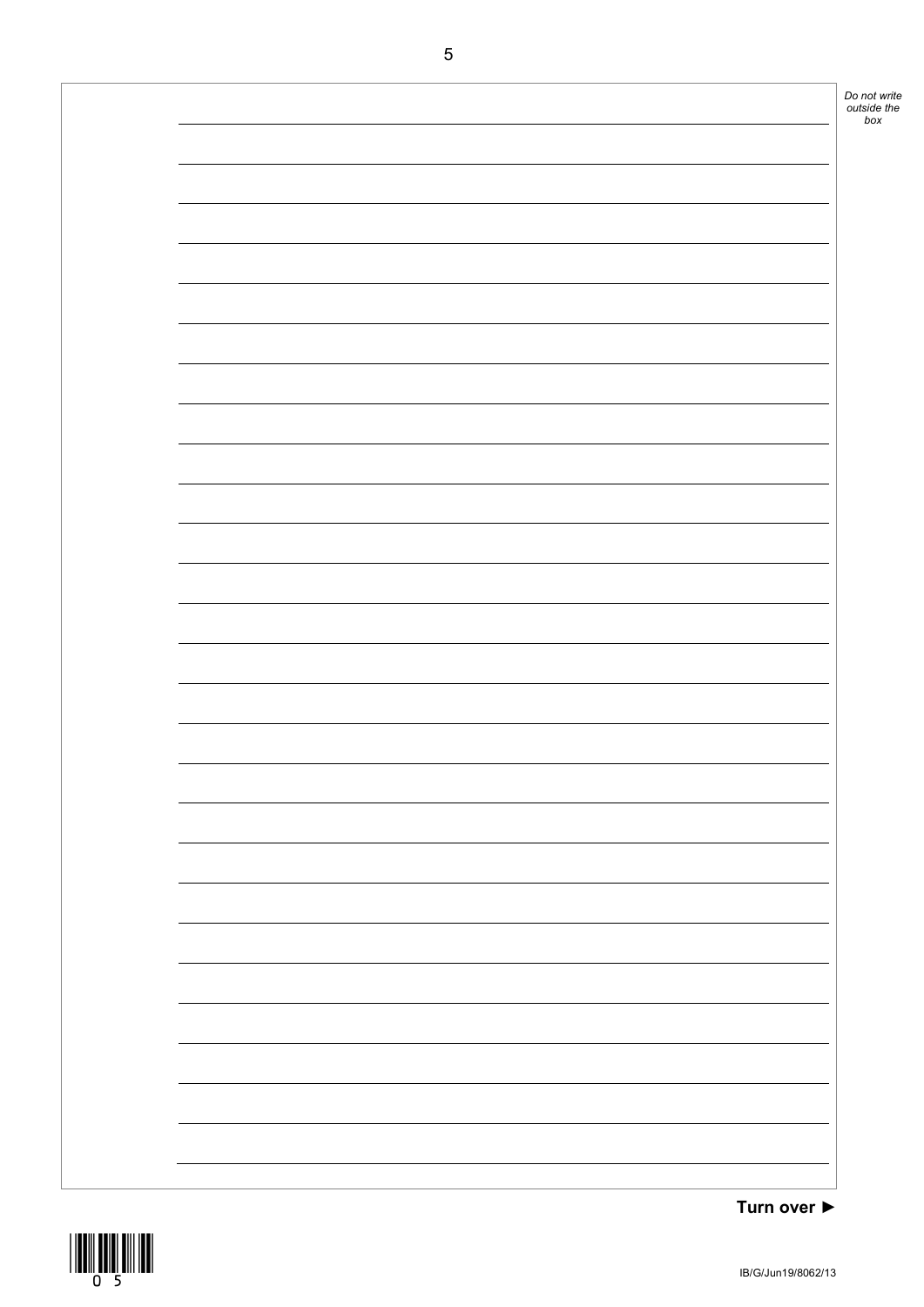|  | Do not write<br>outside the<br>box |
|--|------------------------------------|
|  |                                    |
|  |                                    |
|  |                                    |
|  |                                    |
|  |                                    |
|  |                                    |
|  |                                    |
|  |                                    |
|  |                                    |
|  |                                    |
|  |                                    |
|  |                                    |
|  |                                    |
|  |                                    |
|  |                                    |
|  |                                    |
|  |                                    |
|  |                                    |
|  | 15                                 |

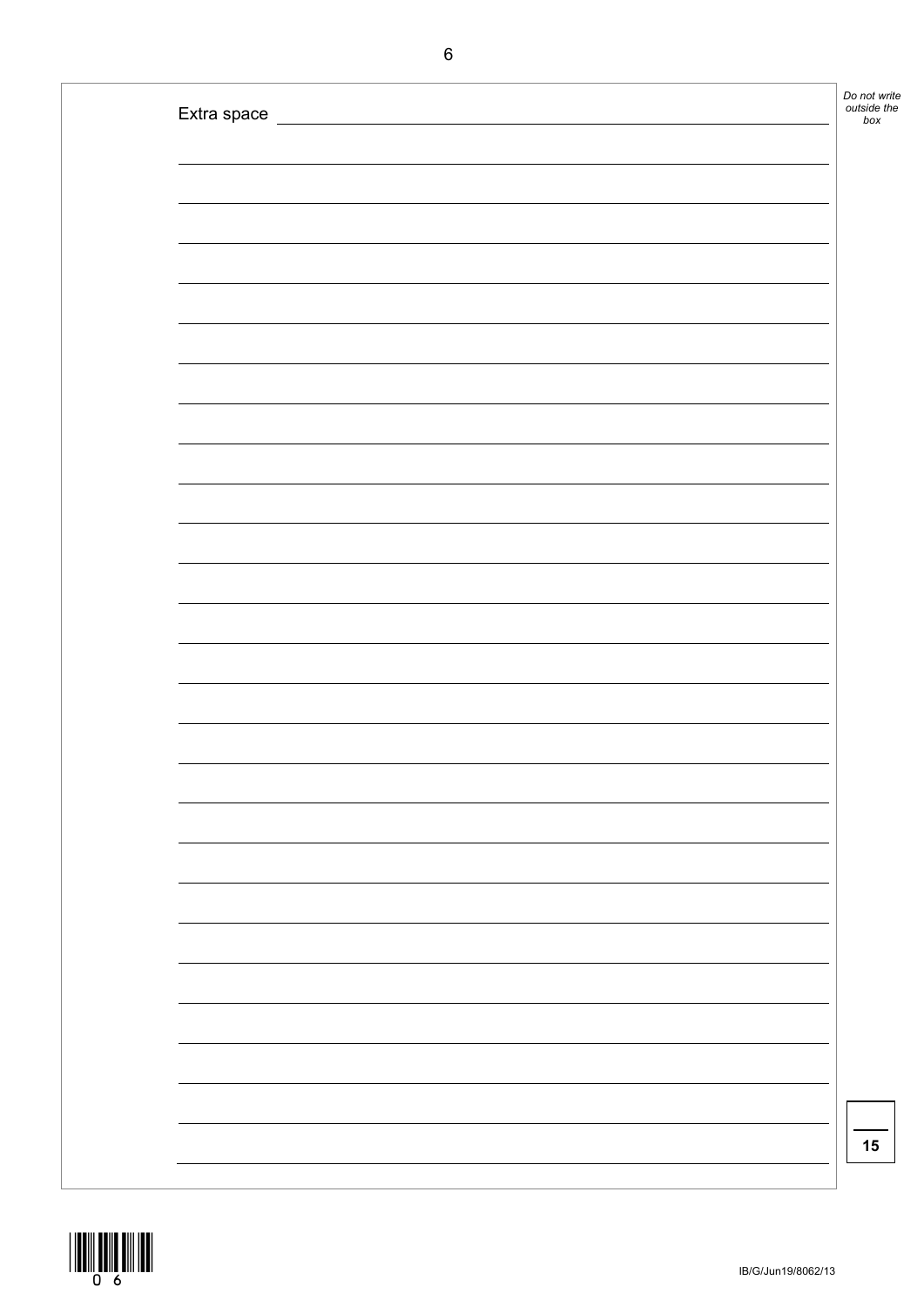| $\boldsymbol{2}$<br>$\mathbf 0$             | <b>Christianity: Practices</b>                                                                                                           | Do not write<br>outside the<br>box |
|---------------------------------------------|------------------------------------------------------------------------------------------------------------------------------------------|------------------------------------|
| $\mathbf{2}$<br>0<br>1                      | Which one of the following is a form of private worship?<br>[1 mark]<br>Put a tick $(\checkmark)$ in the box next to the correct answer. |                                    |
|                                             | A Praying alone                                                                                                                          |                                    |
|                                             | Singing hymns in church<br>В                                                                                                             |                                    |
|                                             | Giving a sermon<br>C                                                                                                                     |                                    |
|                                             | Sharing the peace<br>D                                                                                                                   | 1                                  |
| $\mathbf{2}$<br>$\mathbf{2}$<br>$\mathbf 0$ | Give two ways in which the Church helps Christians to respond to persecution.<br>[2 marks]                                               |                                    |
|                                             | <u> 1980 - Johann Stoff, fransk politik (d. 1980)</u><br>1                                                                               |                                    |
|                                             | <u> 1989 - Johann Stoff, deutscher Stoff, der Stoff, der Stoff, der Stoff, der Stoff, der Stoff, der Stoff, der S</u><br>$\overline{2}$  |                                    |
|                                             | Question 2 continues on the next page                                                                                                    | $\mathbf{2}$                       |
|                                             |                                                                                                                                          |                                    |
|                                             |                                                                                                                                          |                                    |
|                                             |                                                                                                                                          |                                    |
|                                             |                                                                                                                                          |                                    |

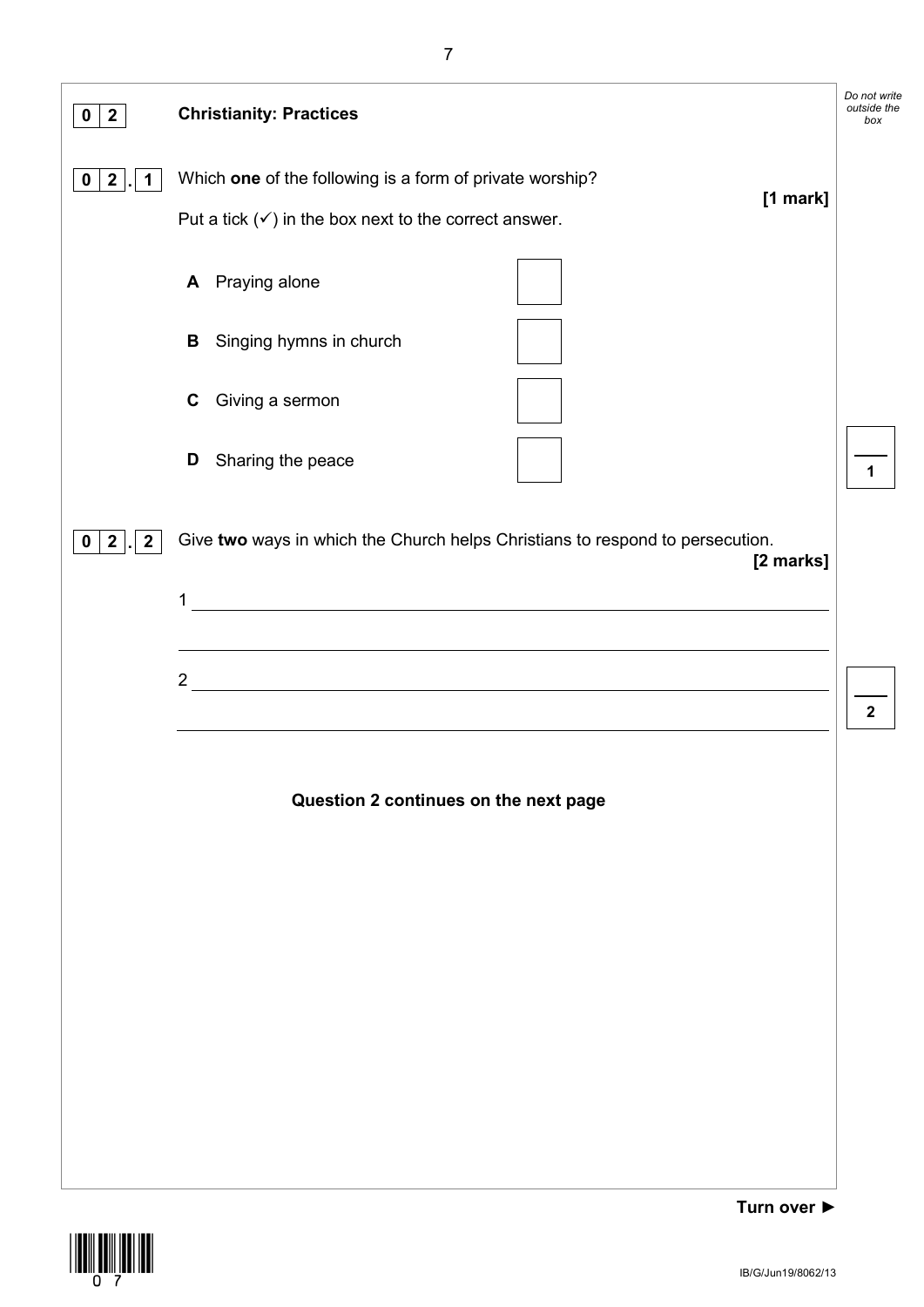| $\mathbf{3}$<br>$\mathbf{2}$<br>$\mathbf 0$ | Explain two contrasting examples of the work of the Church in the local community.  | Do not write<br>outside the<br>box |
|---------------------------------------------|-------------------------------------------------------------------------------------|------------------------------------|
|                                             | [4 marks]                                                                           |                                    |
|                                             |                                                                                     |                                    |
|                                             |                                                                                     |                                    |
|                                             |                                                                                     |                                    |
|                                             |                                                                                     |                                    |
|                                             |                                                                                     |                                    |
|                                             |                                                                                     |                                    |
|                                             |                                                                                     |                                    |
|                                             |                                                                                     |                                    |
|                                             |                                                                                     |                                    |
|                                             |                                                                                     |                                    |
|                                             |                                                                                     |                                    |
|                                             |                                                                                     |                                    |
|                                             |                                                                                     | 4                                  |
|                                             |                                                                                     |                                    |
| $0 \mid 2 \mid$<br>$\overline{\mathbf{4}}$  | Explain two reasons why celebrating Holy Communion/Eucharist is important for       |                                    |
|                                             | many Christians.                                                                    |                                    |
|                                             | Refer to sacred writings or another source of Christian belief and teaching in your |                                    |
|                                             | answer.                                                                             |                                    |
|                                             | [5 marks]                                                                           |                                    |
|                                             |                                                                                     |                                    |
|                                             |                                                                                     |                                    |
|                                             |                                                                                     |                                    |
|                                             |                                                                                     |                                    |
|                                             |                                                                                     |                                    |
|                                             |                                                                                     |                                    |
|                                             |                                                                                     |                                    |
|                                             |                                                                                     |                                    |
|                                             |                                                                                     |                                    |
|                                             |                                                                                     |                                    |
|                                             |                                                                                     |                                    |
|                                             |                                                                                     |                                    |
|                                             |                                                                                     |                                    |
|                                             |                                                                                     |                                    |
|                                             |                                                                                     | 5                                  |
|                                             |                                                                                     |                                    |

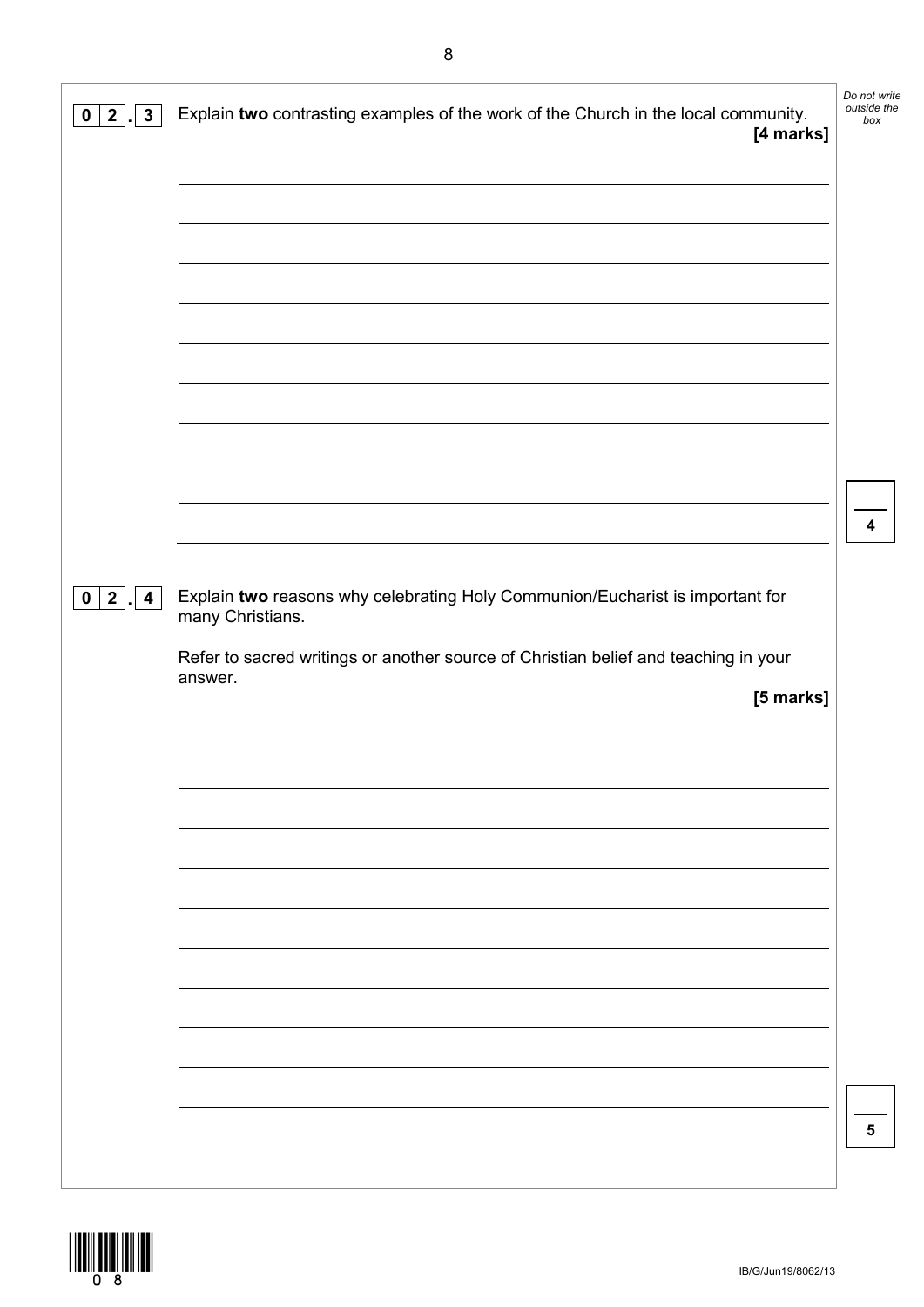|                                              |                                                                                                                                                                                                                         | Do not write       |
|----------------------------------------------|-------------------------------------------------------------------------------------------------------------------------------------------------------------------------------------------------------------------------|--------------------|
| $\mathbf{2}$<br>$\overline{\mathbf{5}}$<br>0 | 'The Lord's Prayer is the only prayer that Christians need to use.'                                                                                                                                                     | outside the<br>box |
|                                              | Evaluate this statement.                                                                                                                                                                                                |                    |
|                                              | In your answer you should:<br>• refer to Christian teaching<br>• give reasoned arguments to support this statement<br>• give reasoned arguments to support a different point of view<br>• reach a justified conclusion. |                    |
|                                              | [12 marks]                                                                                                                                                                                                              |                    |
|                                              |                                                                                                                                                                                                                         |                    |
|                                              |                                                                                                                                                                                                                         |                    |
|                                              |                                                                                                                                                                                                                         |                    |
|                                              |                                                                                                                                                                                                                         |                    |
|                                              |                                                                                                                                                                                                                         |                    |
|                                              |                                                                                                                                                                                                                         |                    |
|                                              |                                                                                                                                                                                                                         |                    |
|                                              |                                                                                                                                                                                                                         |                    |
|                                              |                                                                                                                                                                                                                         |                    |
|                                              |                                                                                                                                                                                                                         |                    |
|                                              |                                                                                                                                                                                                                         |                    |
|                                              |                                                                                                                                                                                                                         |                    |
|                                              |                                                                                                                                                                                                                         |                    |
|                                              |                                                                                                                                                                                                                         |                    |
|                                              |                                                                                                                                                                                                                         |                    |
|                                              |                                                                                                                                                                                                                         |                    |
|                                              |                                                                                                                                                                                                                         |                    |
|                                              |                                                                                                                                                                                                                         |                    |
|                                              |                                                                                                                                                                                                                         |                    |
|                                              |                                                                                                                                                                                                                         |                    |
|                                              |                                                                                                                                                                                                                         |                    |
|                                              |                                                                                                                                                                                                                         |                    |
|                                              |                                                                                                                                                                                                                         |                    |
|                                              |                                                                                                                                                                                                                         |                    |
|                                              |                                                                                                                                                                                                                         |                    |
|                                              |                                                                                                                                                                                                                         |                    |
|                                              |                                                                                                                                                                                                                         |                    |
|                                              |                                                                                                                                                                                                                         |                    |

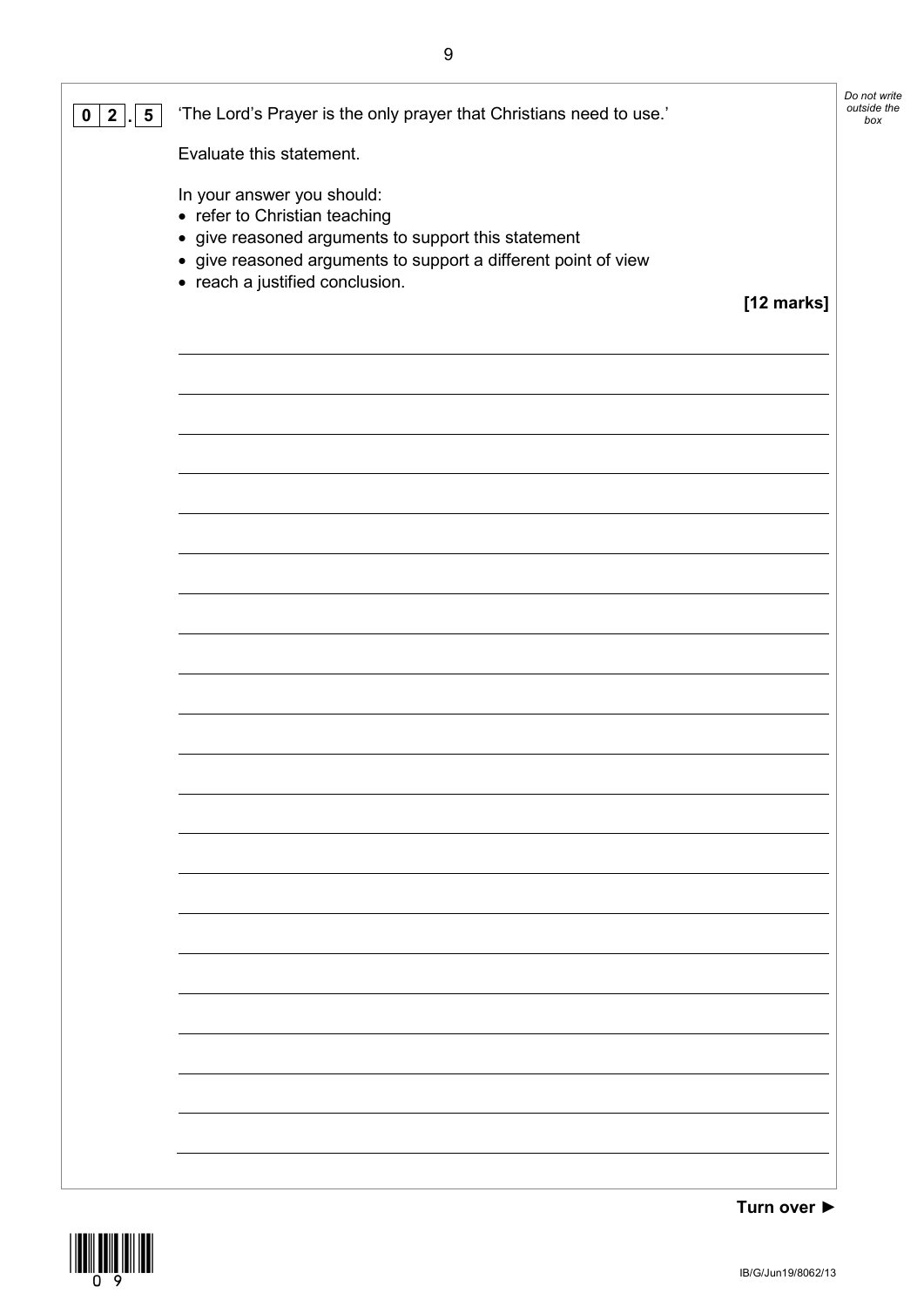

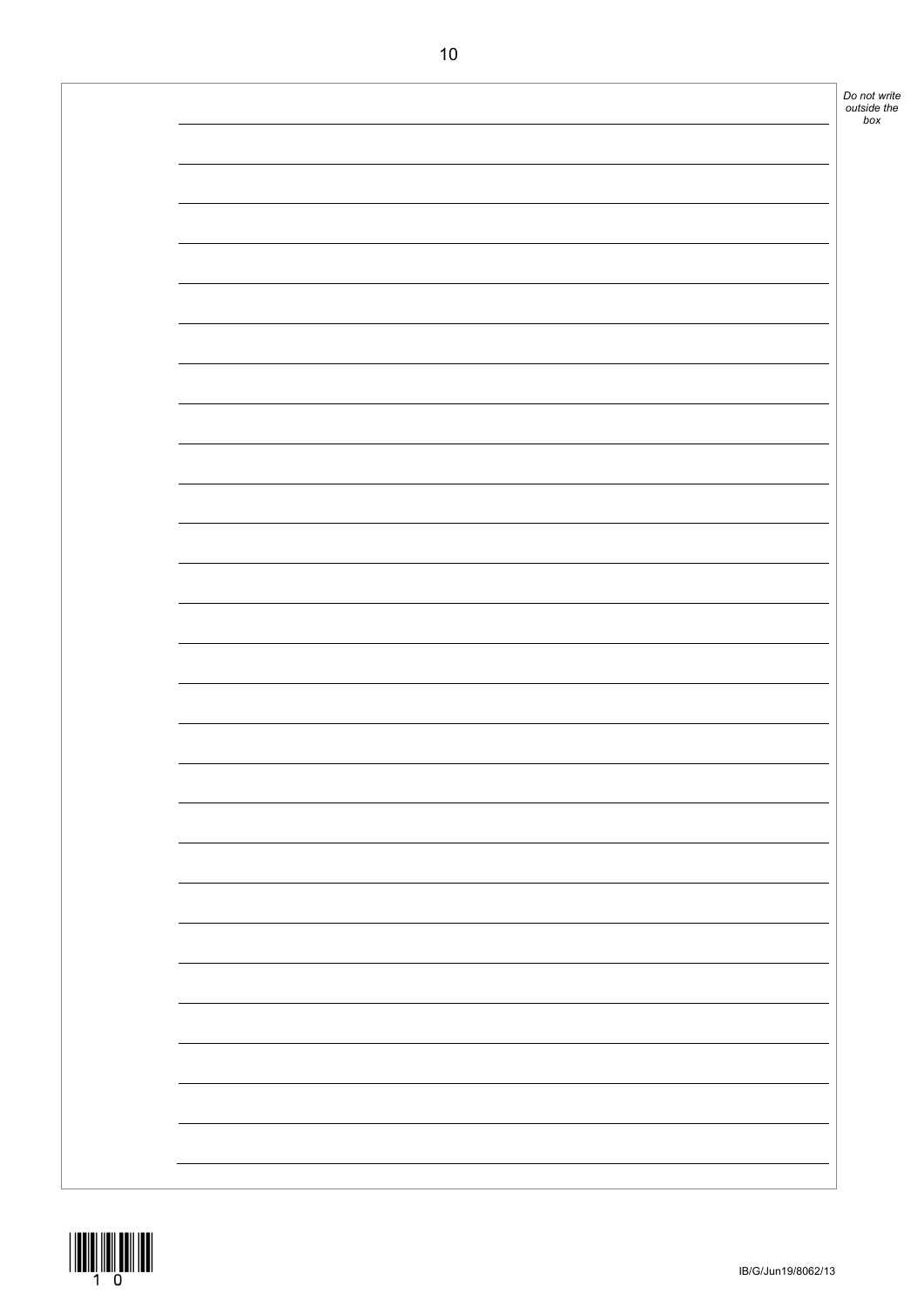| IB/G/Jun19/8062/13 |  |
|--------------------|--|
|--------------------|--|

| IB/G/Jun19/8062/13 |
|--------------------|
|                    |

| Extra space             | Do not write<br>outside the<br>box |
|-------------------------|------------------------------------|
|                         |                                    |
|                         |                                    |
|                         |                                    |
|                         |                                    |
|                         |                                    |
|                         |                                    |
|                         |                                    |
|                         |                                    |
|                         |                                    |
|                         |                                    |
|                         |                                    |
|                         |                                    |
|                         |                                    |
|                         |                                    |
|                         |                                    |
|                         |                                    |
|                         |                                    |
|                         |                                    |
|                         |                                    |
|                         | 12                                 |
| <b>END OF QUESTIONS</b> |                                    |
|                         |                                    |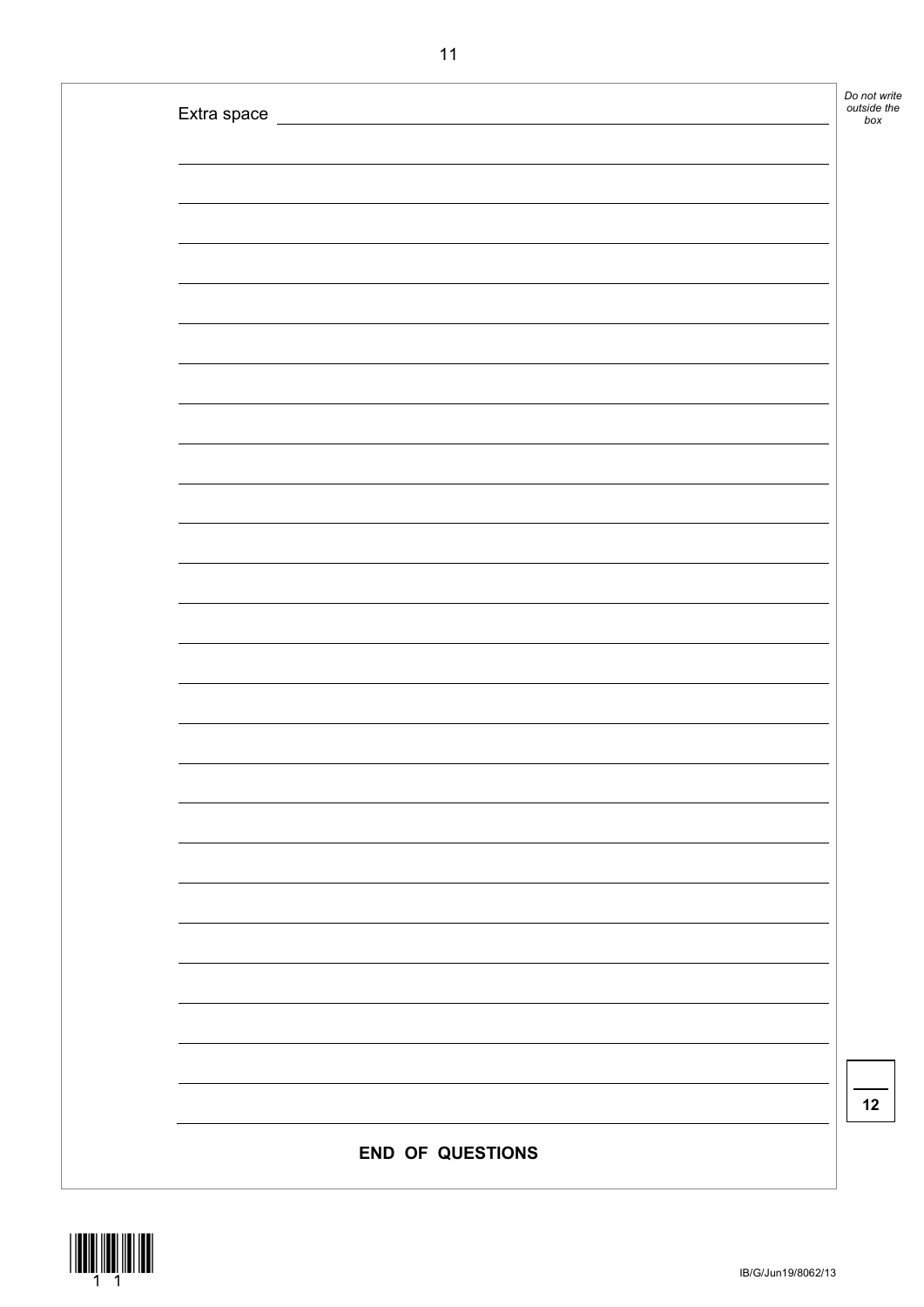

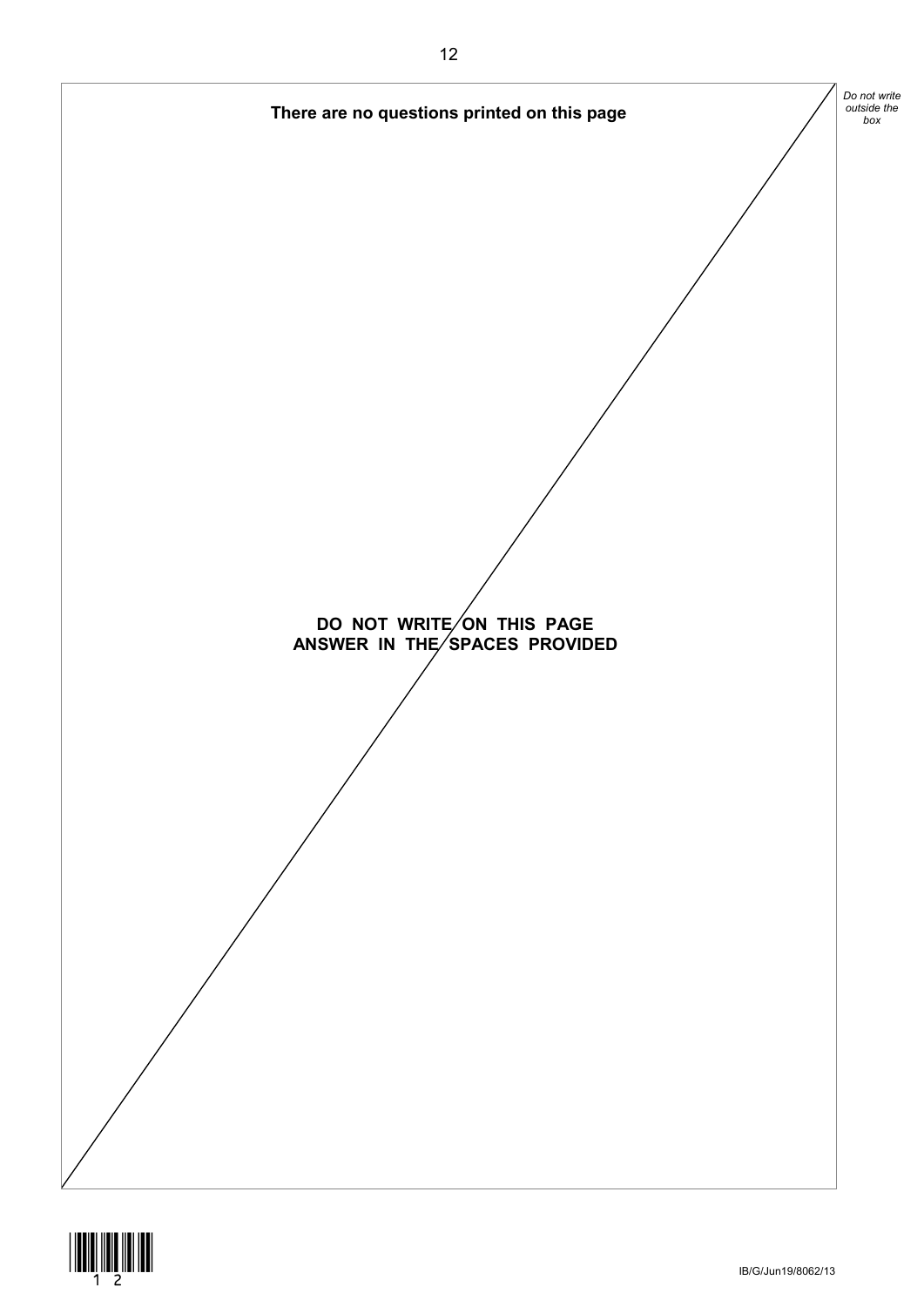| Do not write<br>outside the |
|-----------------------------|
| box                         |
|                             |

| Question |                                                                                      |
|----------|--------------------------------------------------------------------------------------|
| number   | Additional page, if required.<br>Write the question numbers in the left-hand margin. |
|          |                                                                                      |
|          |                                                                                      |
|          |                                                                                      |
|          |                                                                                      |
|          |                                                                                      |
|          |                                                                                      |
|          |                                                                                      |
|          |                                                                                      |
|          |                                                                                      |
|          |                                                                                      |
|          |                                                                                      |
|          |                                                                                      |
|          |                                                                                      |
|          |                                                                                      |
|          |                                                                                      |
|          |                                                                                      |
|          |                                                                                      |
|          |                                                                                      |
|          |                                                                                      |
|          |                                                                                      |
|          |                                                                                      |
|          |                                                                                      |
|          |                                                                                      |
|          |                                                                                      |
|          |                                                                                      |
|          |                                                                                      |
|          |                                                                                      |
|          |                                                                                      |
|          |                                                                                      |
|          |                                                                                      |
|          |                                                                                      |
|          |                                                                                      |
|          |                                                                                      |
|          |                                                                                      |
|          |                                                                                      |
|          |                                                                                      |
|          |                                                                                      |
|          |                                                                                      |
|          |                                                                                      |
|          |                                                                                      |
|          |                                                                                      |
|          |                                                                                      |
|          |                                                                                      |
|          |                                                                                      |
|          |                                                                                      |
|          |                                                                                      |
|          |                                                                                      |

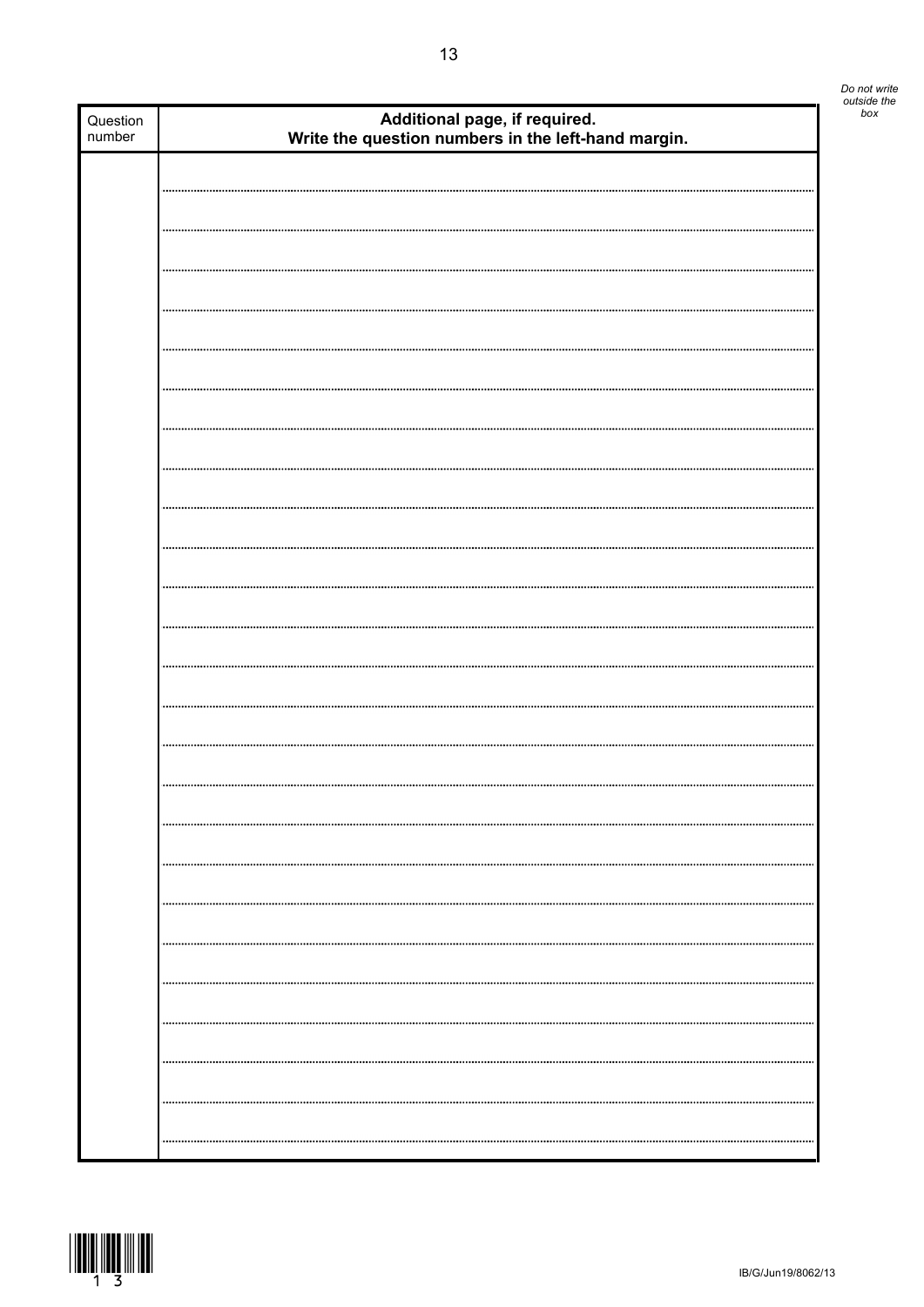| Question<br>number | Additional page, if required.<br>Write the question numbers in the left-hand margin. | outside<br>bo |
|--------------------|--------------------------------------------------------------------------------------|---------------|
|                    |                                                                                      |               |
|                    |                                                                                      |               |
|                    |                                                                                      |               |
|                    |                                                                                      |               |
|                    |                                                                                      |               |
|                    |                                                                                      |               |
|                    |                                                                                      |               |
|                    |                                                                                      |               |
|                    |                                                                                      |               |
|                    |                                                                                      |               |
|                    |                                                                                      |               |
|                    |                                                                                      |               |
|                    |                                                                                      |               |
|                    |                                                                                      |               |
|                    |                                                                                      |               |
|                    |                                                                                      |               |
|                    |                                                                                      |               |
|                    |                                                                                      |               |
|                    |                                                                                      |               |
|                    |                                                                                      |               |
|                    |                                                                                      |               |
|                    |                                                                                      |               |
|                    |                                                                                      |               |
|                    |                                                                                      |               |
|                    |                                                                                      |               |
|                    |                                                                                      |               |
|                    |                                                                                      |               |
|                    |                                                                                      |               |
|                    |                                                                                      |               |
|                    |                                                                                      |               |
|                    |                                                                                      |               |
|                    |                                                                                      |               |
|                    |                                                                                      |               |
|                    |                                                                                      |               |



*Do not write outside the*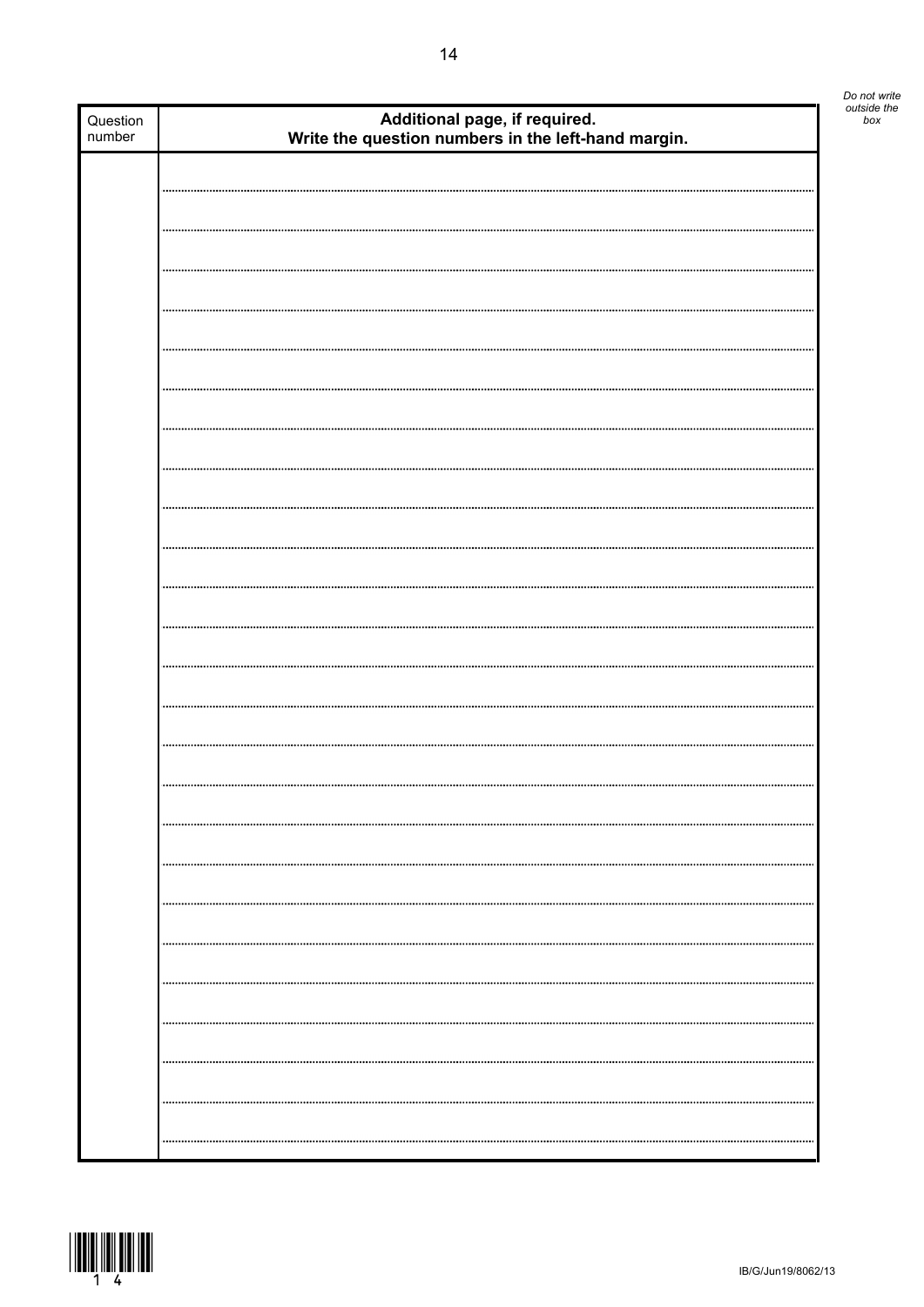| Question<br>number | Additional page, if required.<br>Write the question numbers in the left-hand margin. | outside<br>bo) |
|--------------------|--------------------------------------------------------------------------------------|----------------|
|                    |                                                                                      |                |
|                    |                                                                                      |                |
|                    |                                                                                      |                |
|                    |                                                                                      |                |
|                    |                                                                                      |                |
|                    |                                                                                      |                |
|                    |                                                                                      |                |
|                    |                                                                                      |                |
|                    |                                                                                      |                |
|                    |                                                                                      |                |
|                    |                                                                                      |                |
|                    |                                                                                      |                |
|                    |                                                                                      |                |
|                    |                                                                                      |                |
|                    |                                                                                      |                |
|                    |                                                                                      |                |
|                    |                                                                                      |                |
|                    |                                                                                      |                |
|                    |                                                                                      |                |
|                    |                                                                                      |                |
|                    |                                                                                      |                |
|                    |                                                                                      |                |
|                    |                                                                                      |                |
|                    |                                                                                      |                |
|                    |                                                                                      |                |
|                    |                                                                                      |                |
|                    |                                                                                      |                |
|                    |                                                                                      |                |
|                    |                                                                                      |                |
|                    |                                                                                      |                |
|                    |                                                                                      |                |



*Do not write outside the*